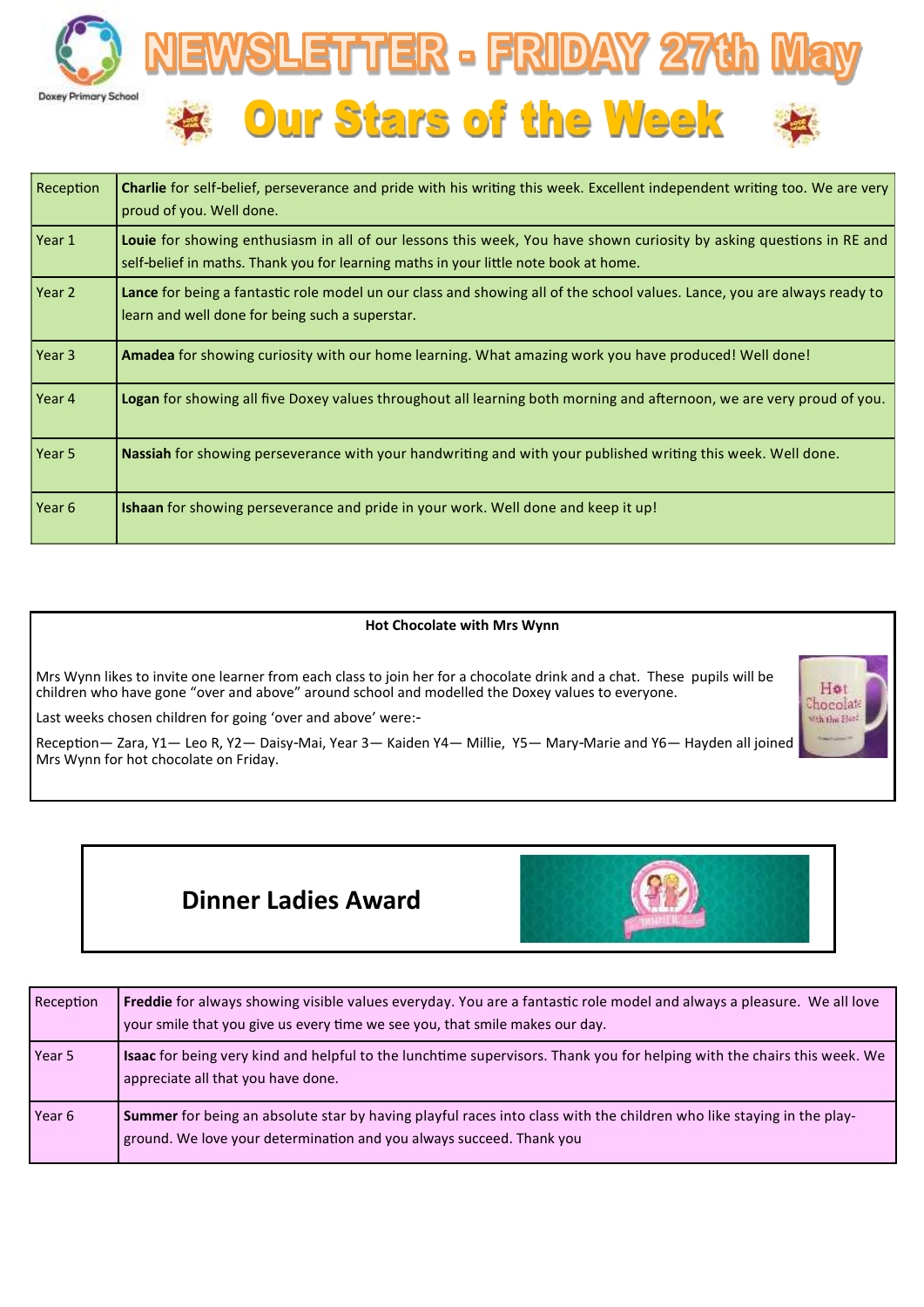| <b>CLASS WITH THE BEST ATTENDANCE—Week ending</b> |  |  |  |  |  |  |
|---------------------------------------------------|--|--|--|--|--|--|
| 27/05/22                                          |  |  |  |  |  |  |
| Y6—94.8%                                          |  |  |  |  |  |  |
| Here's how the other classes performed            |  |  |  |  |  |  |
|                                                   |  |  |  |  |  |  |
| Year 1 - 82.6, Year 2–91.8%, Year 3–93.7%,        |  |  |  |  |  |  |
| Year 4—84.5% and Year 5—87.4%                     |  |  |  |  |  |  |
| гчина к                                           |  |  |  |  |  |  |

### **Nursery Applications—September 2022**

Applications are now open if you would like your child to join Doxey Nursery School in September 2022.

If your child was born between 1st September 2018 and 31st August 2019, they are eligible for a nursery place.

If you would like an application form or further information , please contact the school office.

#### **Jubilee Celebrations**

身合数分の

The children had an amazing day celebrating the Queens Platinum Jubilee. The children participated in a 'crown parade' showing off all their fabulous designs.

A big thank you to Couture Night Club for the loan of their thrown, all children were able to have individual photo's on the thrown.

The celebrations continued throughout the day and during lunch time with a whole school picnic followed by the a celebration cake big enough for all!!





**Young Voices**

Doxey Choir took part in Young Voices celebration last Friday at Resorts World, Birmingham. The school joined hundreds of other schools to sing and celebrate 25 years of young voices. The atmosphere was amazing and Doxey Choir did the school proud.

#### **Ancient Egyptian Workshop**

Years 3 and 4 took part in a Ancient Egyptian workshop on Wednesday as part of their learning about Ancient Egypt. They had an opportunity to have hands on experience of how Egyptians lived. It was a very insightful day.





**ASARA ASARA ASARA ASARA ASARA**